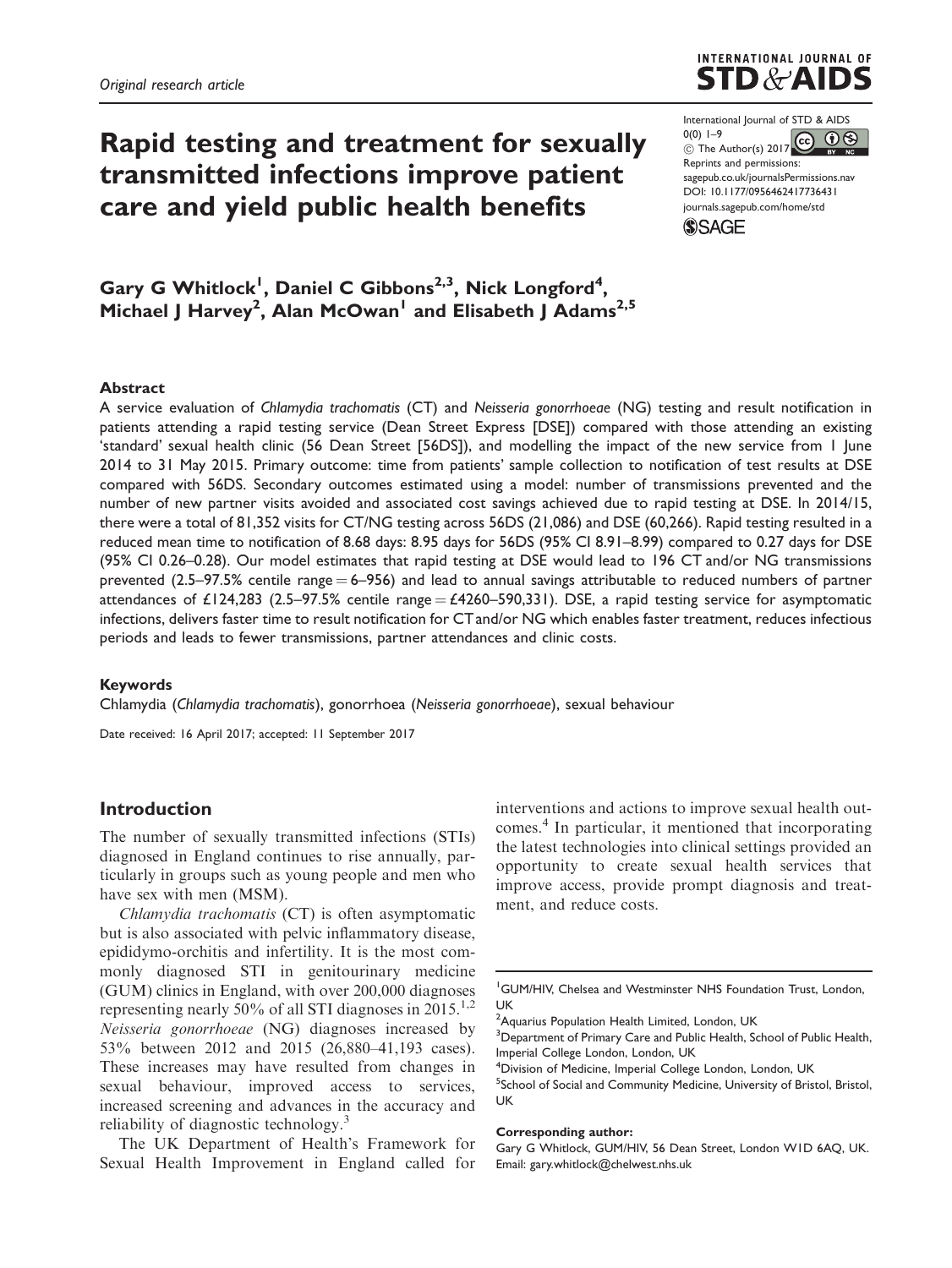Theoretical work has shown that a rapid testing and treatment service for STIs could reduce complications, transmissions, inappropriate treatment and generate £10 million in cost savings to providers if implemented across England[.5](#page-6-0) In February 2014, Chelsea & Westminster NHS Foundation Trust opened Dean Street Express (DSE), a part of 56 Dean Street (56DS), in Soho, London, offering a walk-in, rapid STI screening service for asymptomatic individuals.<sup>6</sup> This is the first rapid testing service of its kind in the UK.

Information on the volume and results of testing, patient service utilisation patterns and time from test to results notification is available from DSE and 56DS for all patients in Chelsea & Westminster NHS Trust. This provides an opportunity to test the theory that rapid testing and results supports improved sexual health services and yields a public health benefit. In this service evaluation, we assess the impact that DSE has had on patient care and estimate the public health benefit attained as a result of faster treatment for asymptomatic patients compared to conventional sexual health clinics. We also explore the potential impact on reducing transmissions to new partners by shortening the period between testing and treatment, and the subsequent reduction in partner treatment visits and associated cost.

# **Methods**

As a service evaluation, ethics approval was not sought. We used SQUIRE guidelines in writing this evaluation.

# 56DS

Prior to the opening of DSE, both asymptomatic and symptomatic patients were seen at 56DS and processing of CT and NG samples was carried out off-site. After DSE opened, symptomatic patients continued to be seen at 56DS with the same testing model; asymptomatic patients were tested at DSE with on-site rapid NAAT testing.

56DS is a publicly-funded, confidential STI service for symptomatic patients and offers broader services such as emergency contraception and post-exposure HIV prophylaxis for sexual exposure.

During the observation period, 56DS used standard off-site laboratory-based nucleic acid amplification test (NAAT) testing for CT and/or NG. Test results at 56DS were manually reviewed and actioned. Patients with negative tests were sent an SMS to inform them of their result; patients with positive tests were contacted by SMS if they had received empirical treatment at their initial visit to perform partner notification. Patients with positive test results who had not been given treatment at their initial visit were called by clinic staff to arrange a follow-up appointment.

# **DSE**

DSE is a free, confidential, walk-in STI clinic for men and women without symptoms of STIs, which opened in February 2014. On arrival at DSE, patients complete a short questionnaire on their sexual history using a touchscreen computer. The touchscreen orders the relevant swabs based on their self-reported sexual history. Patients are directed to a cubicle where they take their own swabs/samples according to the directions in a short video. Samples are then immediately delivered to the inhouse laboratory via air tube and are processed by a NAAT on the GeneXpert Infinity machine (Cepheid, Sunnyvale, CA, USA). Finally, patients have a consultation with a health adviser to review their sexual history and have blood taken for syphilis, HIV and/or hepatitis B/ C testing at an off-site laboratory with results notified within four hours. Empirical treatment for STIs and contacts of STIsis not given at DSE. Attenders who are symptomatic and those who reveal they are the contact of infections are directed to 56DS for management and/or treatment. However, patients receiving empirical treatment (because of being symptomatic and/or a partner) were not considered in this analysis.

Results from the GeneXpert machine and blood test results are integrated into the clinic's electronic patient records (EPR), which allows for automatic collation and delivery of results to patients by SMS. Patients with positive test results are offered treatment at 56DS as soon as possible. More information about the service and a film of the patient pathway within clinic can be accessed online ([http://www.deanstreetex](http://www.deanstreetexpress.nhs.uk) [press.nhs.uk](http://www.deanstreetexpress.nhs.uk)/).

#### Data analysis

EPR data from 56DS and DSE were extracted for the one-year period from 1 June 2014 to 31 May 2015 inclusive. This period was selected to allow a 'bedding in' period following the launch of DSE. The following data were available for each patient-testing attendance: anonymous patient ID, clinic site, date of clinic attendance, gender and sexual orientation (MSM, men who have sex with women [MSW] and women). The date and time of CT/NG result notification by patient ID were extracted.

From patient notes, we extracted data on the number of reported new partners in the last three months for a sample of patients attending DSE over a one-week period (27 April 2015–2 May 2015), as this was incomplete for all patient records in the EPR. In order to be representative of patients attending over the week, we selected the first 12 patients for the 15 sessions over the week (morning, afternoon, evening sessions), from MSW, MSM and women.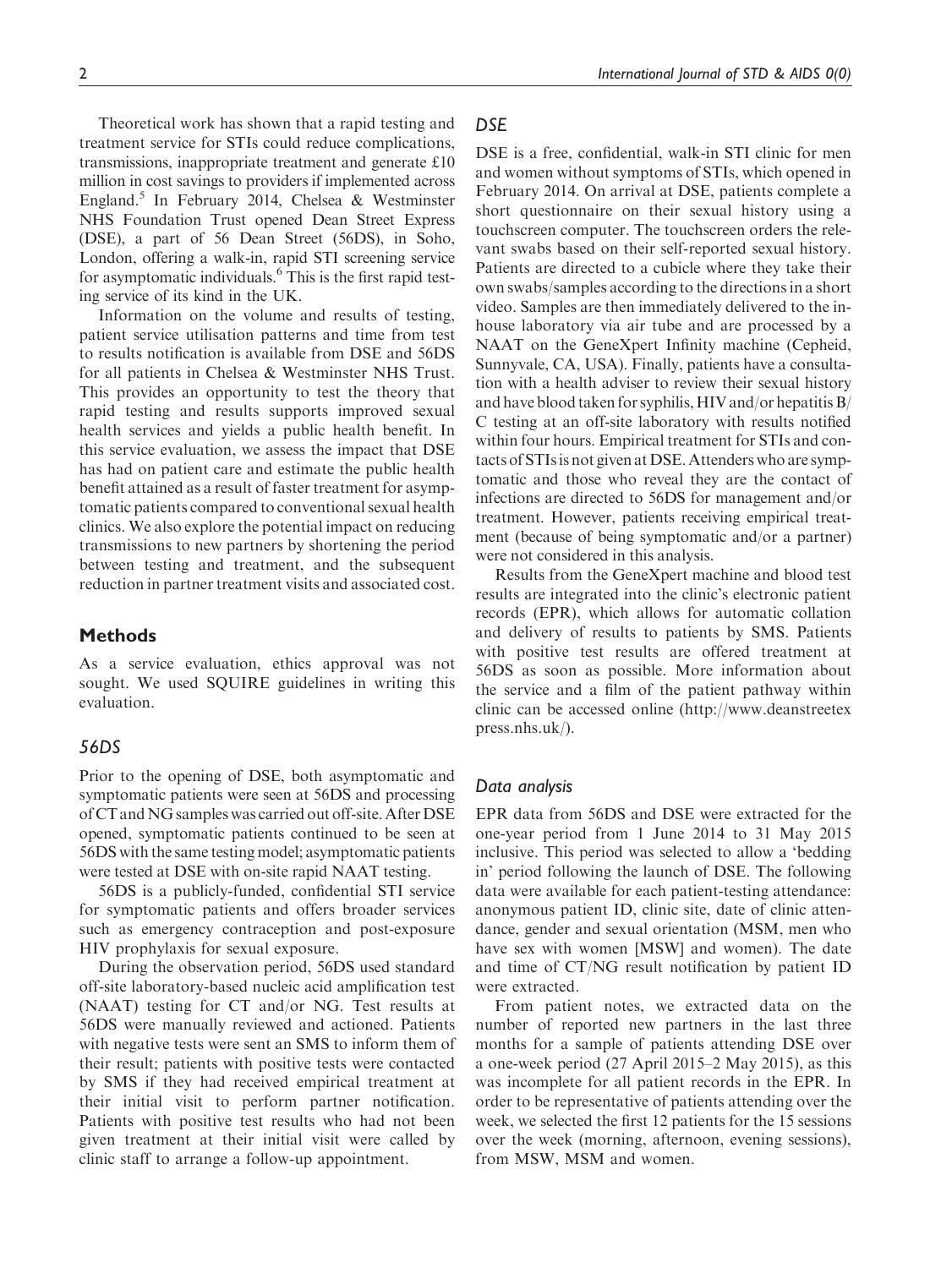<span id="page-2-0"></span>The total number of CT/NG testing episodes at DSE and 56DS was estimated as the total of all attendances in which English national coding data (GUMCAD<sup>1</sup>) indicated that CT/NG tests occurred: T2 (CT and NG), T3 (CT, NG and syphilis) or T4 (CT, NG, syphilis and HIV) were reported. Testing code T1 (CT only) was excluded as CT testing in isolation is not standard practice. The date and time on which patients had a testing appointment, and the date and time that their test results for CT/NG were sent via SMS were matched using patient IDs.

The time from clinic visit to sending CT/NG results was calculated for each patient, to quantify the delay to notification by clinic site.

Model description and analysis

A model was developed to estimate the potential impact of introducing a rapid testing service for asymptomatic patients at DSE. Rapid testing for asymptomatic patients was not performed at 56DS at any point during this evaluation. Therefore, the model estimated

the impact of the reduction in time to result notification as if asymptomatic patients had attended 56DS rather than DSE and their CT/NG tests had been processed in that service. The model estimates the reduction in number of new sexual partners who are spared exposure to CT and/or NG for those with asymptomatic infection with rapid testing compared with slower standard offsite testing. By modelling the reduction in new sexual partners' exposure, we estimate the reduction in partner notification and treatment (for partners exposed to CT/ NG), the cost to clinics for fewer attendances for screening and treatment of partners, and potential public health impact due to transmissions averted.

# **Results**

# Clinical data

In 2014/15, there were a total of 81,352 visits for  $CT/$ NG testing across 56DS (21,086) and DSE (60,266). The volume of testing attendances increased from an initial five-day moving average of 152.7 per day to



Plots represent a moving daily average (period = 5 days) of tests performed at DSE or 56DS.

Figure 1. Moving average of daily attendances for testing at Dean Street Express (DSE) and 56 Dean Street (56DS) over the observation period. Plots represent a moving daily average (period  $=$  5 days) of tests performed at DSE or 56DS. Dashed lines represent the output of unadjusted linear regression of the moving five-day average of daily testing attendances versus attendance date and are provided for illustrative purposes only (p for trend  $=$  <0.001 and 0.088 for DSE and 56DS, respectively).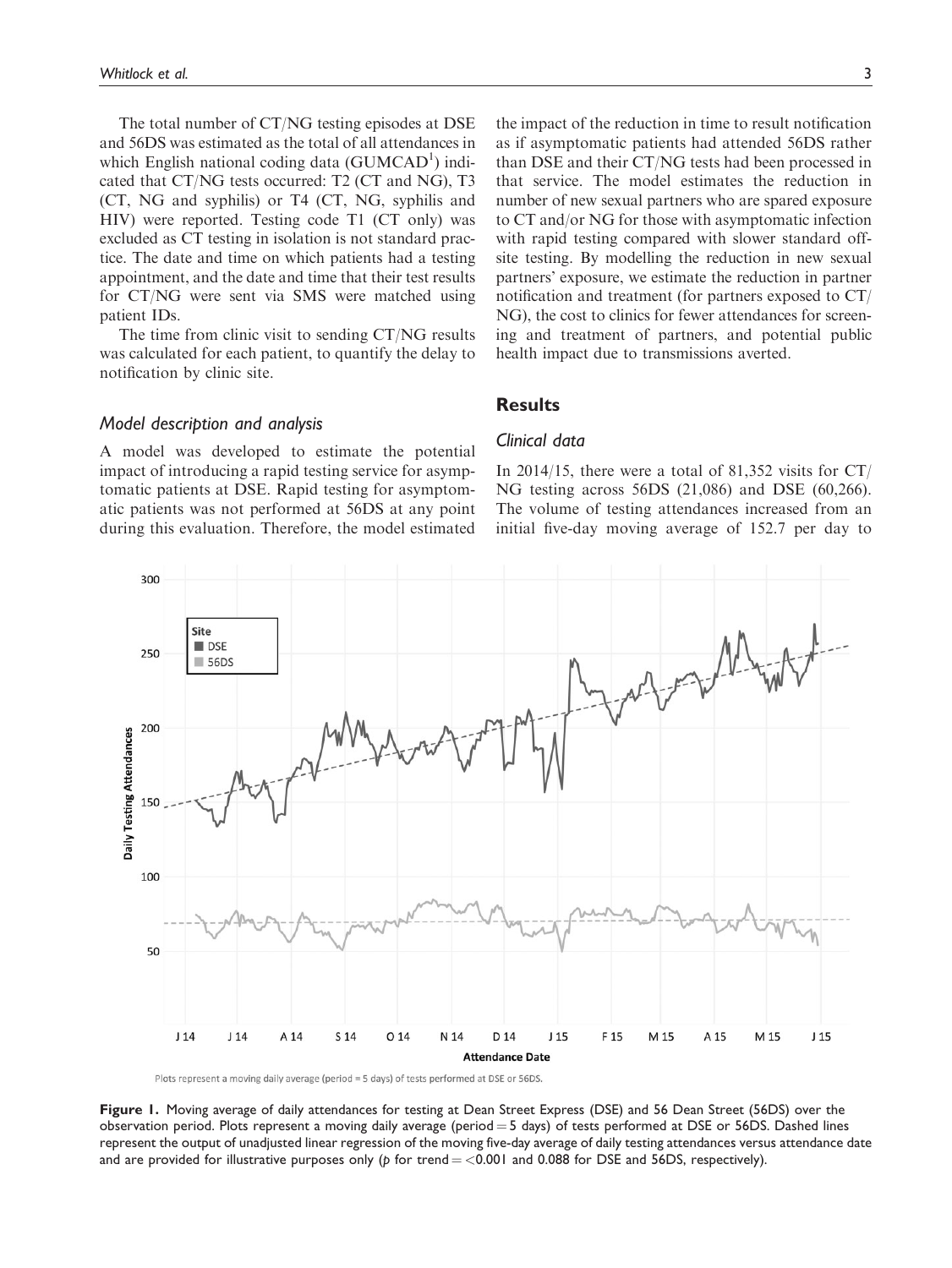

Figure 2. Time from testing visit to results being reported to patients by text message; for Dean Street Express and 56 Dean Street. Broken vertical lines denote the mean.

241.0 per day at DSE over the observation period  $(p \text{ for }$ trend  $=$  < 0.001), a relative increase of 58% over the year. The volume of testing attendances at 56DS remained relatively static (p for trend  $= 0.088$ ) over the observation period ([Figure 1](#page-2-0)). The time between patients' sample collection and notification of CT and NG test results at DSE and 56DS over the observation period are shown in Figure 2.

Visits for CT/NG testing generated a total of 40,982 CT/NG test notifications from 56DS and 102,060 from DSE. Ninety-seven per cent of these results (138,936) were matched to data describing dates and times for testing and result notification. Of these, 138,261 (99.5%) were eligible for inclusion (delay between time of appointment and test notification is positive and  $\leq 30$  days).

The mean delay between eligible pairs of clinic appointments and test result notifications was 8.95 days (95% CI 8.91–8.99 days) for 56DS and 0.27 days (95% CI 0.26–0.28 days) at DSE (Figure 2). This resulted in a reduction in time to result notification of 8.68 days.

Data on the mean (and median) number of new partners in the past three months for women, MSW and MSM were 1.82 (1), 1.93 (1) and 3.78 (2), respectively (distribution show in [Figure 3](#page-4-0)).

The distributions used for our Monte Carlo simulations were based on our observed results and data from existing literature; the distributions and their coefficients are described in the supplementary table ([Table 2](#page-8-0) in Appendix 1).

Our model estimated that implementing a rapid CT/NG testing service at DSE led to 854 partner attendances averted  $(2.5-97.5\%$  centile range = 31– 4040), prevented 196 CT and/or NG transmissions  $(2.5-97.5\%$  centile range  $= 6-956$ ) and led to annual savings attributable to reduced numbers of partner attendances of £124,283 (IOR = £4260–590,331).

## **Discussion**

The rapid STI testing service at DSE has reduced the time from clinic attendance for asymptomatic CT and NG testing and notification of results by over a week to a few hours – a relative reduction of 97%. Adoption of rapid CT/NG testing has the potential to realise a number of 'knock-on' public health benefits, some of which are incorporated into our model: fewer transmissions and partners to contact trace, and fewer tests and empirical treatments for contacts. Our findings complement analyses demonstrating the savings in baseline costs associated with deployment of rapid testing in open-access GUM clinics. $5,7$ 

The ability of DSE to consistently deliver rapid testing and notification of CT/NG samples is, in part, due to the lean service delivery model that has been adopted. The service was designed to minimise the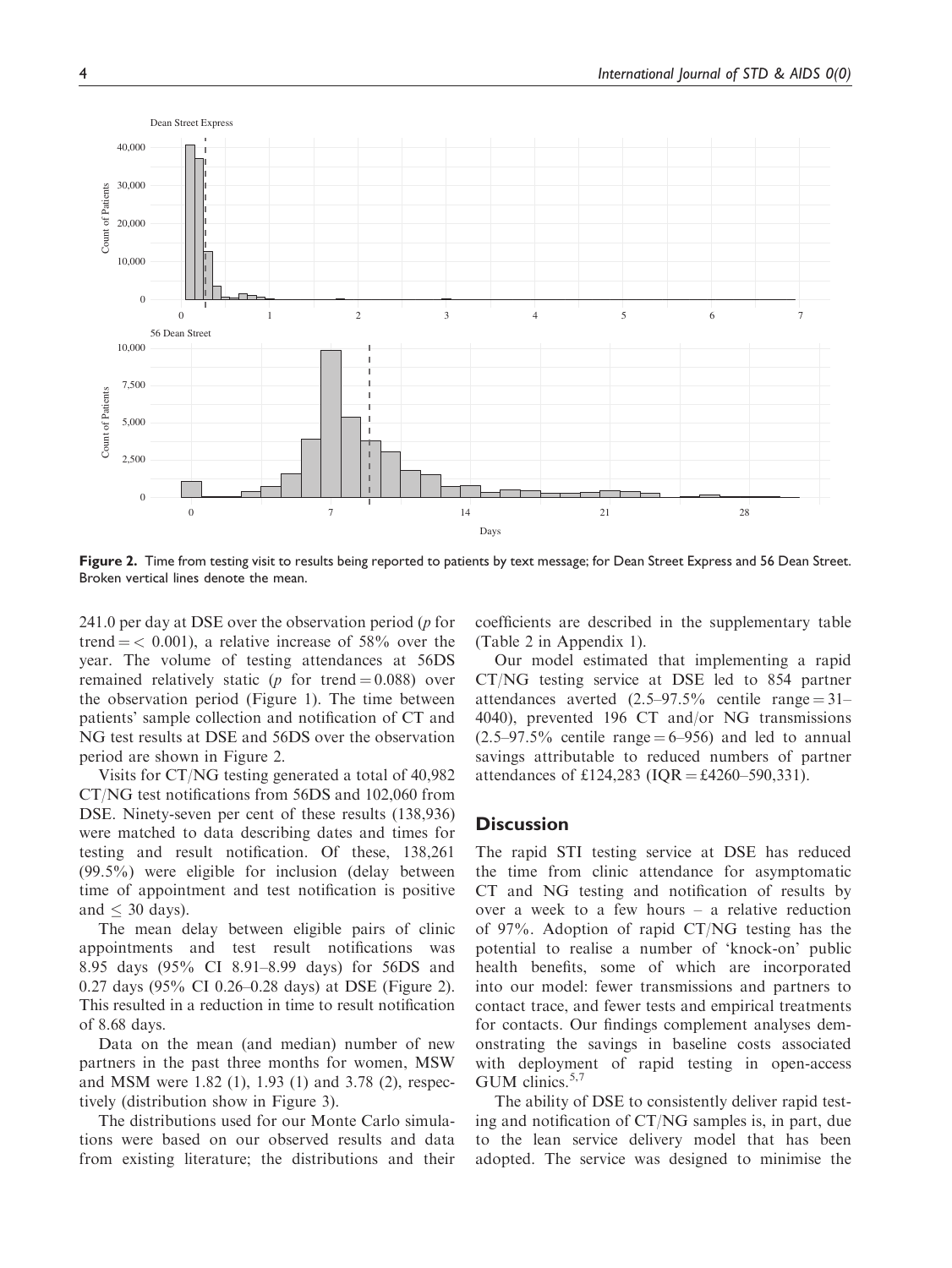<span id="page-4-0"></span>

New sexual partners in past 3 months

Figure 3. Total number of new partners reported in the last three months for (a) MSM, (b) MSW and (c) women; broken vertical line denote the mean.

MSM: men who have sex with men; MSW: men who have sex with women.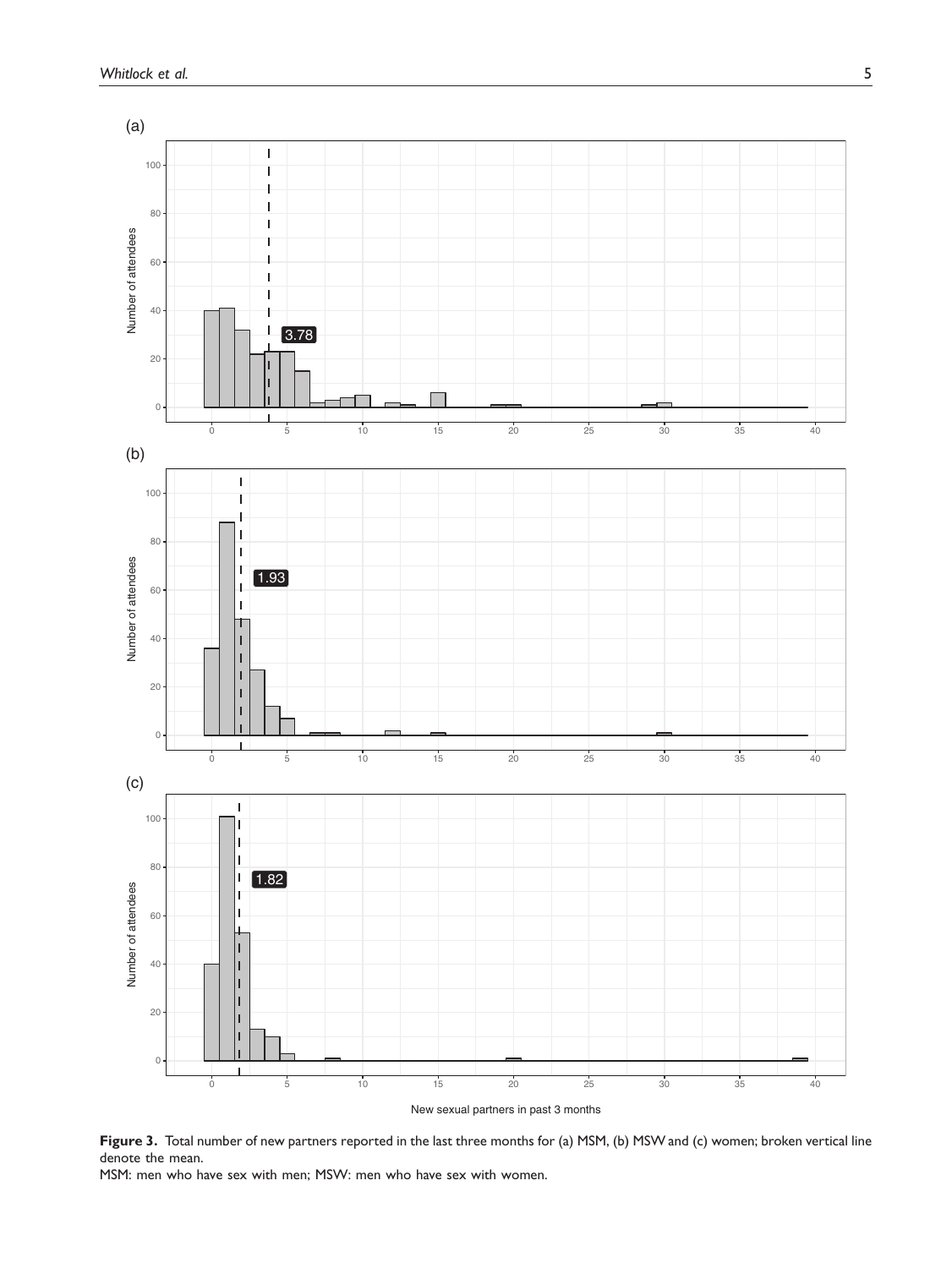number of steps involved in the patient journey and the management of test results. The direct linkage between the results data generated by the GeneXpert platform and DSE's EPR system enables the clinic to notify patients as they become available, compared to relying on manual result collection and notification. Although not captured in our analysis, it will also mean less staff time (and costs) to notify patients of results.

Concerns about the potentially deleterious effect that the immediacy of result notification may have on patient willingness to attend for testing have been raised by other studies examining the role of rapid tests for CT and NG.<sup>[8,9](#page-6-0)</sup> Conversely, daily demand for the rapid testing service offered at DSE has increased by 59% over the observation period. This may indicate that the DSE services have answered an unmet need for rapid STI testing and treatment services.

Our study is based on a large sample of patients across two clinic sites over the same year-long observation period, minimising any transient seasonal differences in sexual behaviours, patterns of social mixing, prevalence or health-seeking behaviours. Whilst our simulations show a wide range in the distribution of savings, rapid test notification consistently leads to monetary benefits across the various combinations of input parameters in our simulations.

There are several limitations to this analysis. First, our results may not be wholly generalizable to other settings across the UK and internationally due to differences in which patients access services or how these services are delivered. The majority of NG/CT tests in DSE and 56DS are in MSM, whereas nationally MSM account for  $12\%$  $12\%$  of STI testing episodes tests.<sup>1</sup> This suggests that there may not be as large a public health benefit, as MSM have higher rates of new partners than MSW and women. However, clinics outside central London could still benefit from the same model of rapid testing and faster treatment, in terms of reductions in transmissions and partner treatment visits averted.

Second, we did not have access to the paired GeneXpert-EPR data from the clinic for notification of results. This meant that we could not directly categorise CT and/or NG positivity rates by gender and sexual orientation. Instead, we relied on proxy measures to identify samples originating from MSM and classify results as being from 'MSM' and 'non-MSM'. The anatomical site for each sample result was unavailable. Third, whilst we know the exact date and time attendees were notified of their results via SMS, we do not know when they have read or actioned the message. Fourth, we have not analysed the impact of infections for bisexual or transgender patients attending our service.

In this analysis, we assumed that the delay between result notification and attendance for treatment is the same; earlier analysis has shown this is similar for DSE and  $56DS$ <sup>[10,11](#page-6-0)</sup> In the absence of other data, we have used a low daily transmission probability for CT and NG in our model, which may underestimate the magnitude of public health benefits as a result of this service reconfiguration. We have assumed that sexual behaviour with regards to new sexual partners remains the same in the period between testing and receiving results as before testing; if this is lower, it may overestimate the impact of rapid testing. Because we took partner data from a small sample of patients, we have missed some of the patients who report very high numbers of partners; this will reduce the mean and underestimate the impact of DSE leading to more conservative results. Also, those with CT and/or NG may have higher partner numbers than those without infection and our model has not modelled the impact of this, perhaps underestimating the effects of rapid results.

Our model ignored any public health benefits of rapidly notifying for other infections tested at DSE such as syphilis, HIV and hepatitis B and C.

Further research is warranted to assess the reproducibility of the services offered at DSE in other clinics in a range of rural and urban settings. It would also be useful to estimate the initial set-up costs for the infrastructure required for rapid testing and notification, the effect this service may have on the systematic collection of data describing the prevalence and patterns of antimicrobial resistance and what impact expanding rapid testing to other organisms such as syphilis and HIV may have.

Although we have not modelled the effect that rapid testing may have on the prevalence of CT and NG beyond the potential for shortening infectious periods and subsequently decreasing the number of transmission opportunities, existing evidence indicates that rapid CT/NG testing has the potential to considerably reduce the prevalence of CT and NG.

Our evaluation provides real-world evidence to enable decision-makers and commissioners to rationalise expenditure and maximise outcomes when considering the funding and structure of their STI services. It shows the unmet need for a rapid testing service based on the large increases in patient attendances, and the potential public health benefits and cost savings of implementing such a service.

#### Authors' note

The work presented is entirely the authors' own. All authors have completed the International Committee of Medical Journal Editors disclosure at [http://www.icmje.org/conflicts](http://www.icmje.org/conflicts-of-interest/)[of-interest/.](http://www.icmje.org/conflicts-of-interest/)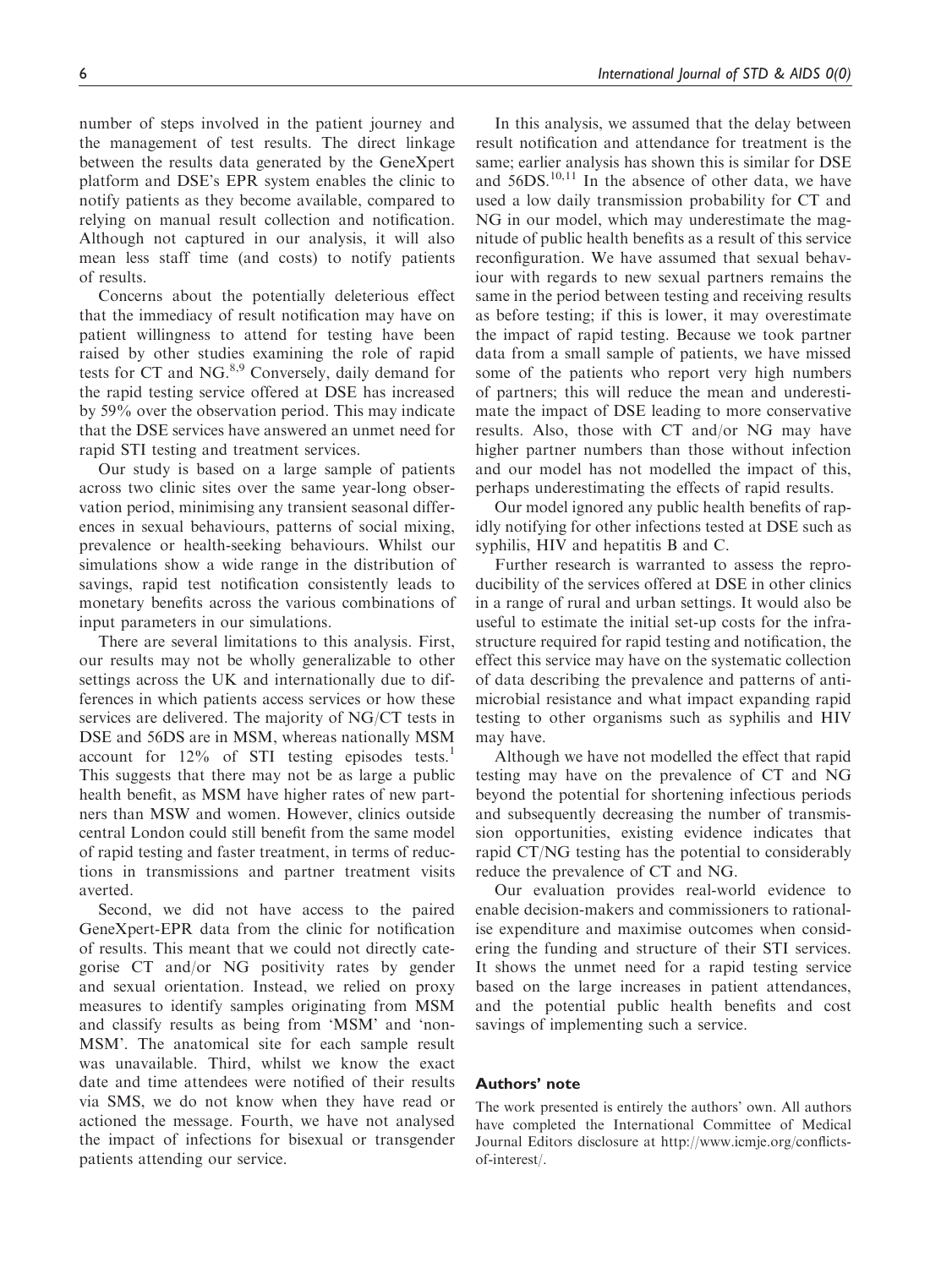#### <span id="page-6-0"></span>Declaration of conflicting interests

The authors declared the following potential conflicts of interest with respect to the research, authorship, and/or publication of this article: NL received personal fees from Aquarius Population Health during the conduct of the study. EJA, MJH and DCG work for Aquarius Population Health that has received grants for other sexual health and/or point of care modelling projects from St Georges University of London, Enigma Diagnostics, Cepheid, Atlas Genetics, and AstraZeneca outside the submitted work. GGW and AM have received speaker fees and travel expenses from Cepheid to speak at Symposia about the initial outcomes from the introduction of their GeneXpert technology at DSE.

#### Funding

The authors disclosed receipt of the following financial support for the research, authorship, and/or publication of this article: Cepheid and Chelsea & Westminster NHS Foundation Trust part-funded Aquarius Population Health for the authors' contribution to the manuscript.

### **References**

- 1. Public Health England. Infection report sexually transmitted infections and chlamydia screening in England, 2015. Health Prot Rep 2016; 10: 8–34.
- 2. Public Health England. Sexually transmitted infections and chlamydia screening in England, 2014. Health Prot Rep 2015; 11: 1–20.
- 3. Hughes G and Field N. The epidemiology of sexually transmitted infections in the UK: impact of behavior, services and interventions. Future Microbiol 2015; 10: 35–51.
- 4. Department of Health. A framework for sexual health improvement in England. London. Report No.: 18420, [https://www.gov.uk/government/uploads/system/](https://www.gov.uk/government/uploads/system/uploads/attachment_data/file/142592/9287-2900714-TSO-SexualHealthPolicyNW_ACCESSIBLE.pdf) [uploads/attachment\\_data/file/142592/9287-2900714-](https://www.gov.uk/government/uploads/system/uploads/attachment_data/file/142592/9287-2900714-TSO-SexualHealthPolicyNW_ACCESSIBLE.pdf) [TSO-SexualHealthPolicyNW\\_ACCESSIBLE.pdf](https://www.gov.uk/government/uploads/system/uploads/attachment_data/file/142592/9287-2900714-TSO-SexualHealthPolicyNW_ACCESSIBLE.pdf) (2013 March, accessed 21 June 2016).
- 5. Turner KME, Round J, Horner P, et al. An early evaluation of clinical and economic costs and benefits of implementing point of care NAAT tests for Chlamydia trachomatis and Neisseria gonorrhoea in genitourinary medicine clinics in England. Sex Transm Infect 2014; 90: 104–111.
- 6. Chelsea and Westminster NHS Foundation Trust. Dean Street Express, [https://deanstreetexpress.chelwest.nhs.uk/](https://deanstreetexpress.chelwest.nhs.uk/fm_personal_info.php) fm personal info.php (accessed 8 April 2016).
- 7. Adams EJ, Ehrlich A, Turner KME, et al. Mapping patient pathways and estimating resource use for point of care versus standard testing and treatment of chlamydia and gonorrhoea in genitourinary medicine clinics in the UK. BMJ Open 2014; 4: e005322.
- 8. Natoli L, Guy RJ, Shephard M, et al. Public health implications of molecular point-of-care testing for chlamydia and gonorrhoea in remote primary care services in Australia: a qualitative study. BMJ Open 2015; 5: e006922.
- 9. Hui BB, Wilson DP, Ward JS, et al. The potential impact of new generation molecular point-of-care tests on gonorrhoea and chlamydia in a setting of high endemic prevalence. Sex Health 2013; 10: 348–356.
- 10. Cooper F, Appleby T, Chislett L, et al. Innovative, rapid and effective: asymptomatic screening in 2014. 23rd IUSTI Europe conference, September, Valetta, Malta, 2014. Oral Abstract O4.
- 11. Byrne R, Cooper F, Appleby T, et al. Can express treatment reduce onward transmission? BASHH conference, Glasgow, 1–3 June 2015. Oral Abstract O19.
- 12. Monitor. 2016/17 National Tariff Payment System: draft prices, [https://www.gov.uk/government/publications/](https://www.gov.uk/government/publications/201617-national-tariff-payment-system-draft-prices) [201617-national-tariff-payment-system-draft-prices](https://www.gov.uk/government/publications/201617-national-tariff-payment-system-draft-prices) (2016, accessed 21 June 2016).
- 13. Althaus CL, Turner KME, Schmid BV, et al. Transmission of Chlamydia trachomatis through sexual partnerships: a comparison between three individualbased models and empirical data. J R Soc Interface 2012; 9: 136–146.
- 14. Garnett GP, Mertz KJ, Finelli L, et al. The transmission dynamics of gonorrhoea: modelling the reported behaviour of infected patients from Newark, New Jersey. Philos Trans R Soc B Biol Sci 1999; 354: 787–797.
- 15. Hooper RR, Reynolds GH, Jones OG, et al. Cohort study of venereal disease. I: the risk of gonorrhea transmission from infected women to men. Am J Epidemiol 1978; 108: 136–144.
- 16. Platt R, Rice PA and McCormack WM. Risk of acquiring gonorrhea and prevalence of abnormal adnexal findings among women recently exposed to gonorrhea. JAMA 1983; 250: 3205–3209.
- 17. Public Health England. Sexually transmitted infections (STIs): annual data tables, [https://www.gov.uk/govern](https://www.gov.uk/government/statistics/sexually-transmitted-infections-stis-annual-data-tables) [ment/statistics/sexually-transmitted-infections-stis](https://www.gov.uk/government/statistics/sexually-transmitted-infections-stis-annual-data-tables)[annual-data-tables](https://www.gov.uk/government/statistics/sexually-transmitted-infections-stis-annual-data-tables) (2016, accessed 21 June 2016).
- 18. Estcourt CS, Sutcliffe LJ, Copas A, et al. Developing and testing accelerated partner therapy for partner notification for people with genital Chlamydia trachomatis diagnosed in primary care: a pilot randomised controlled trial. Sex Transm Infect 2015; 91: 548–554.

# Appendix 1

The model calculated results separately for MSM, MSW and women, and then results were added together. Input parameters came from observed data (Table 1) and published sources [\(Table 2](#page-7-0)). $12-17$  We also determined the positivity rates for CT and NG in patients attending DSE by taking CT/NG test results from DSE's GeneXpert platform, as this was unavailable directly from the EPR. The test reference numbers incorporated an embedded unique patient identifier and therefore multiple samples could be correctly attributed to a single patient.

Direct linkage of GeneXpert data to clinic EPRs was precluded by the absence of a global patient identifier, making disaggregation of test results by gender and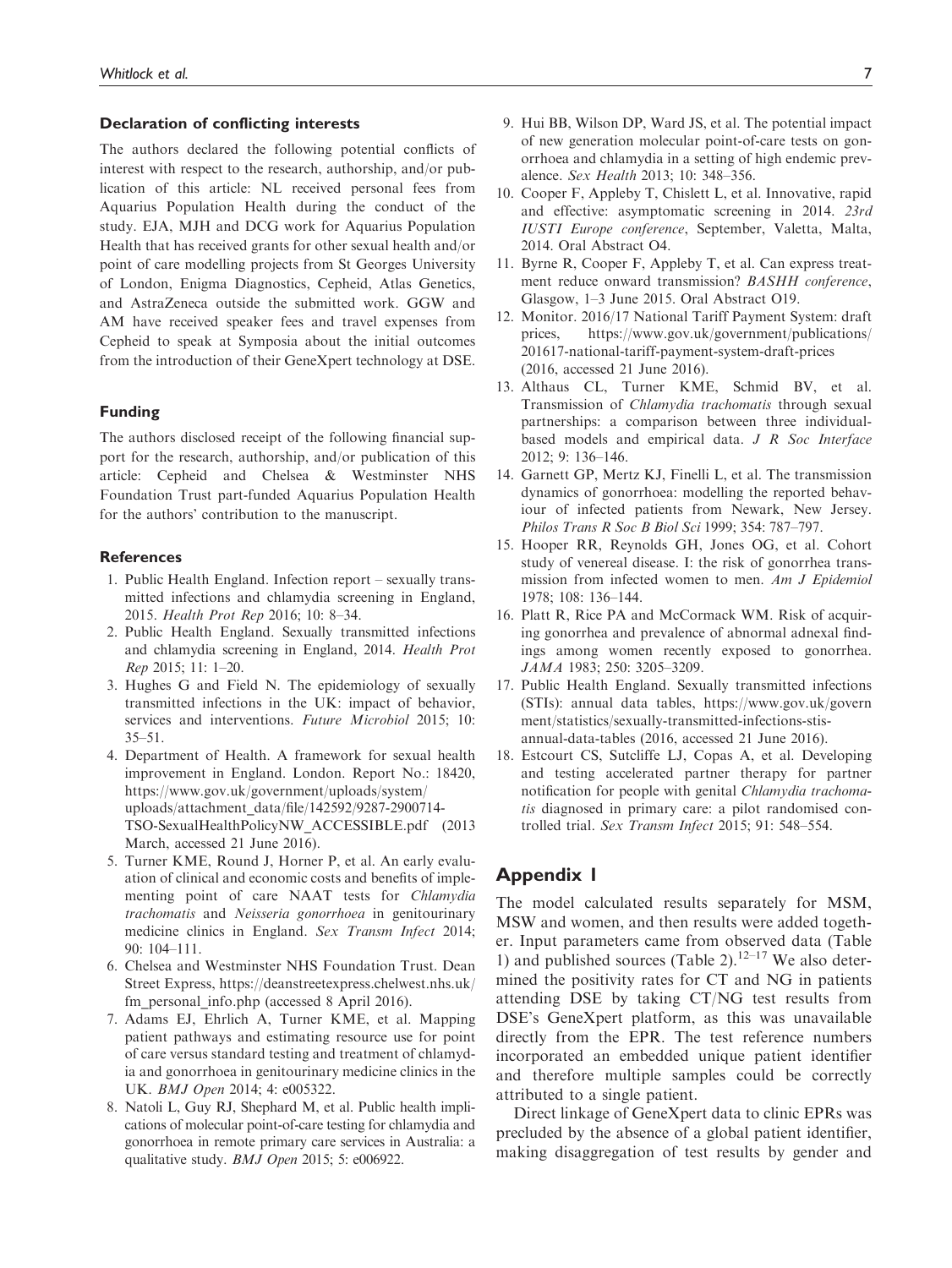|                                                    |             | 56 Dean Street |      | Dean Street Express |           | Overall |      |
|----------------------------------------------------|-------------|----------------|------|---------------------|-----------|---------|------|
|                                                    |             | n              | %    | n                   | %         | n       | %    |
| Attendances <sup>a</sup>                           | <b>MSW</b>  | 4856           | 19%  | 13,100              | 13%       | 17,956  | 17%  |
|                                                    | <b>MSM</b>  | 24,726         | 58%  | 39,373              | 65%       | 64,099  | 60%  |
|                                                    | Women       | 8336           | 23%  | 15,856              | 22%       | 24,192  | 23%  |
|                                                    | Total       | 37,918         | 100% | 68,329              | 100%      | 106,247 | 100% |
| Attendances for<br>CT/NG testing                   | <b>MSW</b>  | 3020           | 14%  | 12,053              | 20%       | 15,073  | 19%  |
|                                                    | <b>MSM</b>  | 13,293         | 63%  | 33,348              | 55%       | 46,641  | 57%  |
|                                                    | Women       | 4773           | 23%  | 14,865              | 25%       | 19,638  | 24%  |
|                                                    | Total       | 21,086         | 100% | 60,266              | 100%      | 81,352  | 100% |
|                                                    |             |                |      | n with data         | Mean      |         |      |
| New sexual partners in                             | <b>MSW</b>  |                |      | 224                 | 1.93      |         |      |
| past three months                                  | Women       |                |      | 224                 | 1.82      |         |      |
|                                                    | <b>MSM</b>  |                |      | 224                 | 3.78      |         |      |
|                                                    |             |                |      | Mean                | SD        |         |      |
| CT positivity                                      | MSW/females |                |      | 3.65%               | 0.42%     |         |      |
|                                                    | <b>MSM</b>  |                |      | 6.39%               | 0.52%     |         |      |
| NG positivity                                      | MSW/females |                |      | 1.70%               | 0.27%     |         |      |
|                                                    | <b>MSM</b>  |                |      | 11.21%              | 0.88%     |         |      |
| Co-positivity                                      | MSW/females |                |      | 0.02%               | 0.06%     |         |      |
|                                                    | <b>MSM</b>  |                |      | 1.27%               | 0.27%     |         |      |
|                                                    |             | Mean           | SD   | Mean                | <b>SD</b> | Mean    | SD   |
| Days between attendance<br>and result notification |             | 8.95           | 4.43 | 0.27                | 0.82      |         |      |

<span id="page-7-0"></span>Table 1. Descriptive statistics of patient attendances, number of sexual partners, CT and/or NG positivity and days between attendance and notification of test results for 56 Dean Street and Dean Street Express.

CT: Chlamydia trachomatis; MSM: men who have sex with men; MSW: men who have sex with women; NG: Neisseria gonorrhoeae.

<sup>a</sup>Three attendances were excluded from analysis on the basis of missing gender data.

Model coding, input parameterisation, input sampling and tabulation of results were performed in R V3.3.0 for Windows; data visualisations were constructed in Tableau V10.0 for Windows. Statistical significance was assumed at  $\alpha = 0.05$ .

sexual orientation impossible. Data were unavailable to determine the anatomical site of each sample. Therefore, we assumed that any patients who had three samples (urine, rectal and throat swabs) taken on the same date were MSM.

A patient was considered positive for CT and/or NG on a specific date if any of the samples from their batch of tests was reported as positive. Co-positivity on a given date was defined as a patient testing positive for both infections across any of their results from a given batch (i.e. sample 1 tested positive for both CT and NG or sample 1 tested positive for CT and sample 2 tested positive for NG). Estimated patient positivity was used to estimate point prevalence of CT, NG and co-infection with CT and NG.

The primary outputs from this model were the number of transmissions avoided, the partner attendances averted as a direct result of reductions in time to notification and treatment and the cost savings from reduced attendances. We assumed that there would be no difference in the time from notification of a positive result to attending for treatment by clinic site; hence, the potential benefits are approximated by the reduced time from sample collection to notification of results with a rapid test. We also assumed that the rate of sexual partner change remains the same after testing at DSE.

The total number of infections was estimated by multiplying the annual number of attendances for CT/NG testing using DSE data by the proportion of samples with positive results for CT, NG or both. This was thought to better approximate the number of infections than the diagnostic codes from the clinic, as this was inconsistently assigned to either the testing visit retrospectively or the follow-up treatment visit.

In the absence of robust observed data, the daily transmission probabilities for CT and NG were